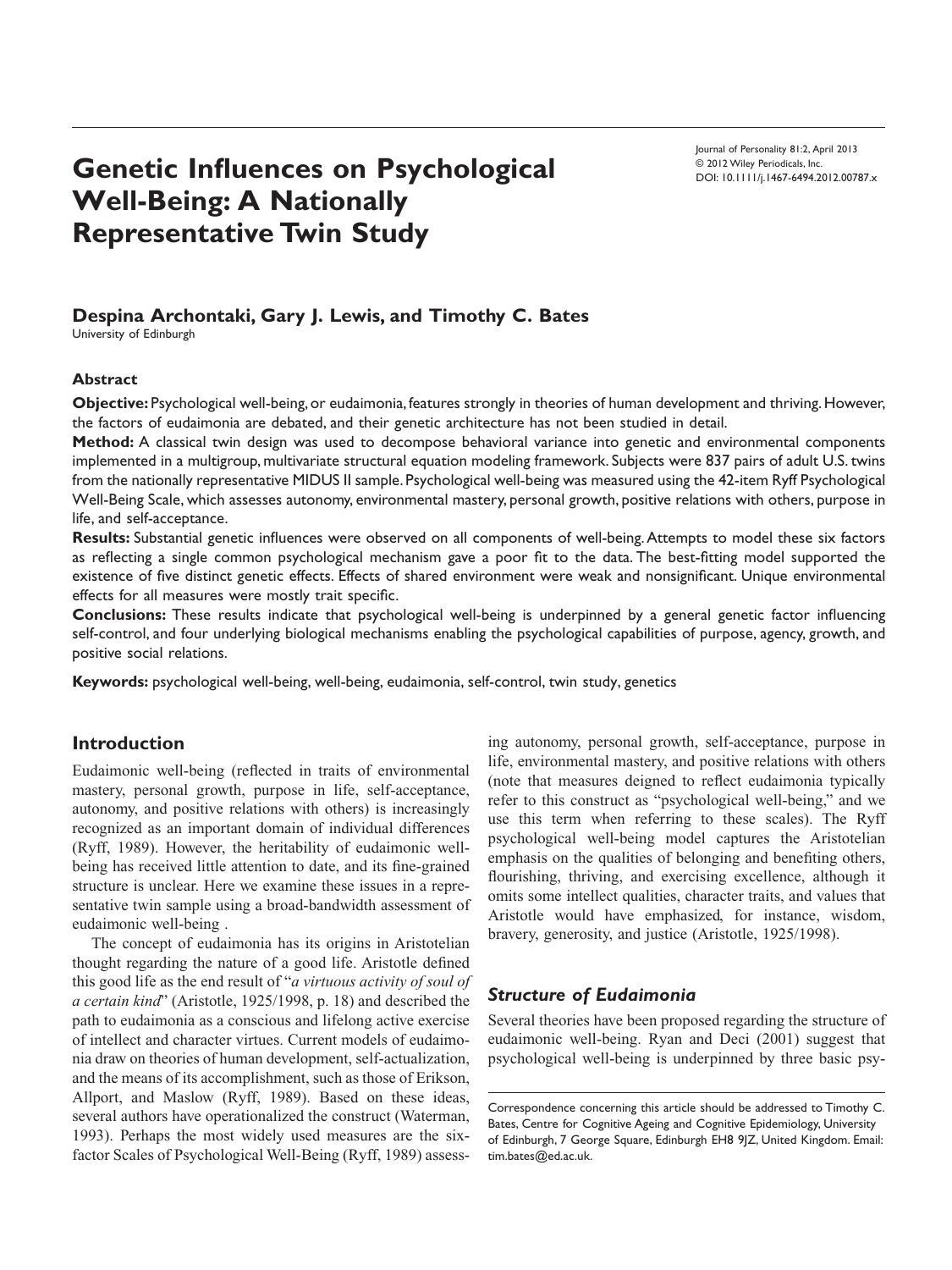chological needs: autonomy, competence, and relatedness. By contrast, Ryff (1989) has proposed a six-factor model, whereas other researchers have suggested that the components of eudaimonic well-being overlap so highly that they form a single construct (Springer, Hauser, & Freese, 2006). At a phenotypic level, analyses support the existence of a general factor related to all components of psychological well-being, as well as additional factors distinguishing the subscales (e.g., Abbott et al., 2006).

One approach to articulating the structure of psychological traits is the use of genetically informed designs, such as the twin study, as used here. Considerable research has already been focused on genetic bases of hedonic or subjective wellbeing. While much of this has been univariate (Lykken & Tellegen, 1996; Nes, Roysamb, Tambs, Harris, & Reichborn-Kjennerud, 2006; Roysamb, Tambs, Reichborn-Kjennerud, Neale, & Harris, 2003), multivariate approaches have begun to reveal links between subjective well-being and personality (Weiss, Bates, & Luciano, 2008), and also relationships among different measures of subjective well-being (Bartels & Boomsma, 2009). In this latter study, four different measures of subjective well-being were assessed in over 2,000 families of twins. Multivariate genetic modeling indicated that the four well-being measures reflected common underlying additive and nonadditive general genetic factors, with two additional specific genetic factors accounting for heritable differences among the four traits.

One study has recently examined the genetic structure of eudaimonia (Keyes, Myers, & Kendler, 2010). These authors used a brief measure of psychological well-being (Ryff & Keyes, 1995). As Bartels and Boomsma (2009) reported for subjective well-being, this analysis highlighted evidence for a common mechanism mediating genetic and environmental variance not only for eudaimonic well-being, but also for hedonic and social well-being (Keyes et al., 2010). However, with limited coverage of eudaimonia afforded by brief scales, the genetic structure of eudaimonia itself remains underexplored. Here we sought specifically to investigate the structure of the genetic and environmental influences on eudaimonic traits utilizing a broader-bandwidth scale (42-item, six-scale measure of eudaimonic well-being) developed for the second wave of testing in the MacArthur Foundation Survey for Midlife Development in the United States (MIDUS II) National Study of Health and Well-Being (Ryff et al., 2007).

## **Hypotheses and Aims**

Following previous research (Keyes et al., 2010), we predicted that the six components of eudaimonia would share common genetic influences. Strong versions of this hypothesis were, first, that this shared variance would reflect a single psychological mechanism mediating all genetic and environmental effects (Hypothesis 1: common pathway model) or, in a less restrictive model, that while genes and environment effects might work through different pathways, all the covariance

among eudaimonia measures would be mediated by general factors (Hypothesis 2: independent pathway model).

With the extra fidelity and bandwidth afforded by a longer and more comprehensive measure of eudaimonia, our preferred hypothesis predicted that a well-fitting model would reflect not only general influences, but also evidence for multiple significant additional genetic mechanisms underlying each of the components of well-being (Hypothesis 3).

## **Design and Analysis**

A classical twin design was used comparing the resemblances of identical (monozygotic: MZ) and fraternal (dizygotic: DZ) twins. Structural equation modeling can be used to decompose the variance in traits into additive genetic (A), shared environment (C) and unique environmental (E) components. The covariance due to any additive genetic effects is set to 1 in the MZ twins, reflecting their  $\sim$ 100% shared genome, and to  $\frac{1}{2}$  in DZ twins, reflecting the fact that these twins, on average, share half their variable genetic inheritance. Shared environment covariance between Twin 1 and Twin 2 in each group is set to 1, and covariance due to unique effects is set to zero in both groups, reflecting influences that make siblings different from each other.

In testing our hypotheses regarding the structure of psychological well-being, we used a saturated multivariate Cholesky decomposition of additive genetic, shared environmental, and unique environmental covariance between the measures as a base model. The Cholesky specifies as many factors for each of A, C, and E components as there are variables (sources of variance), which are arranged in a lower-triangular format so each factor has one fewer loading than that of the preceding factor (see Figure 1).

A range of substantive theoretical claims can be tested within the behavior genetic framework (Boomsma, Busjahn, & Peltonen, 2002). Two in particular are used here: the common pathway and independent pathway models. The common pathway model (see Figure 2) provides a sophisticated test of the theoretical claim that covariance among measures reflects a single or common psychological mechanism. This common mechanism is instantiated as a latent variable through which all shared genetic and environmental influences are mediated (Kendler, Heath, Martin, & Eaves, 1987). As can be seen in Figure 2, the model also allows for specific A, C, and E effects on each variable, in addition to the shared influence from the common trait. Mechanistically, this common trait would often reflect a common brain system through which genetic, family, social, and physical influences all gain their influence on the behaviors, and this has been found to be a valid representation of at least some complex psychological traits (cf. Lewis & Bates, 2010).

A less restrictive model retains the general factors of the common pathway model but drops the requirement that genes and environment are expressed via a central mental mechanism, instead positing separate general factors for A, C, and E.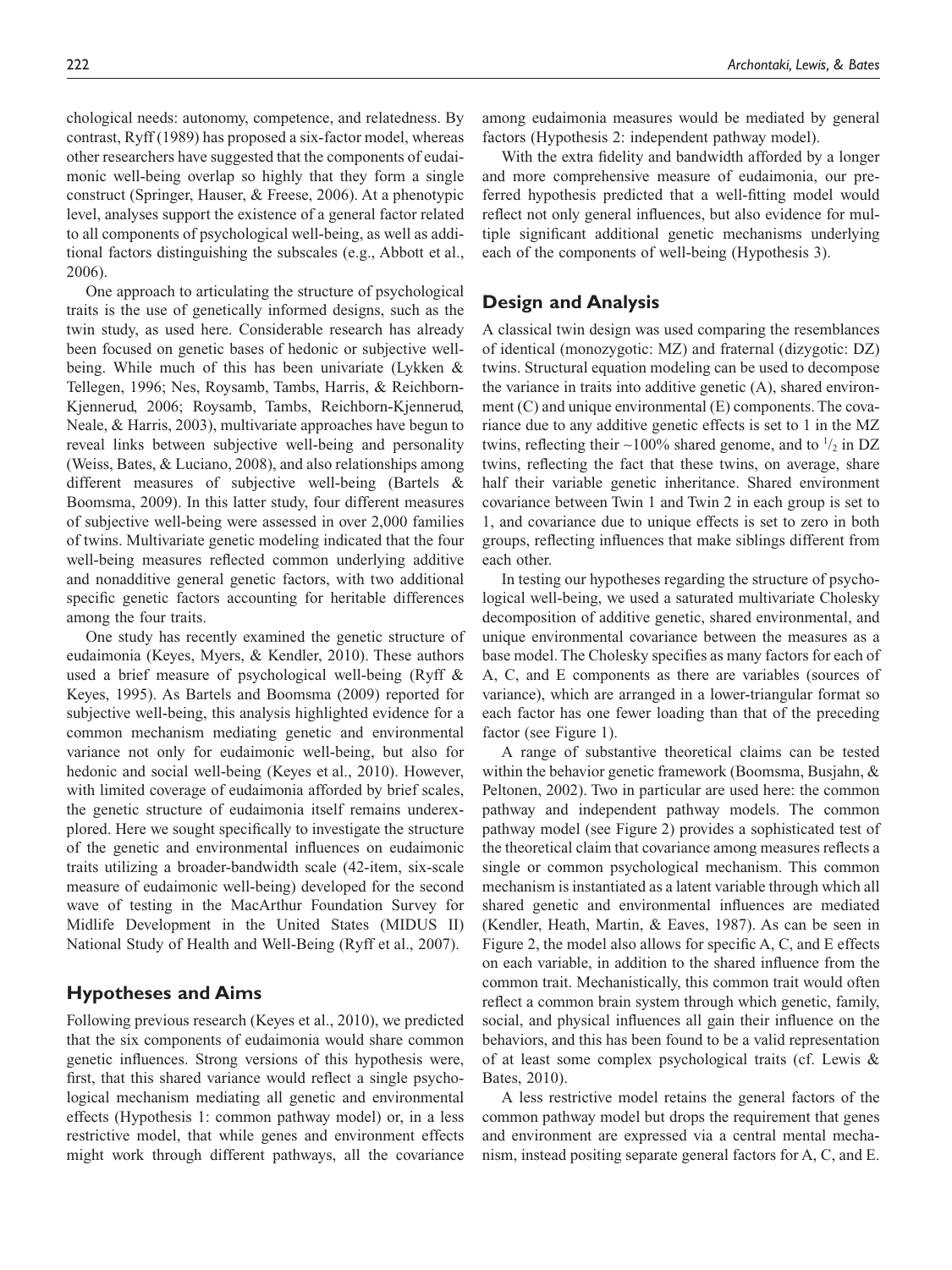

Figure 1 Saturated baseline model:The Cholesky decomposition.Additive genetic (A<sub>n</sub>) and unique environmental (E<sub>n</sub>) latent factors are shown here. Common environment (or dominance) effects are also included in the saturated base model (Model 0).



**Figure 2** Common pathway model: All general effects operate through a common pathway, with specific effects operating on single traits. A, C, and E are additive genetic, common environmental, and unique environmental latent factors, repsectively.

This model, termed the *independent pathway model* (see Figure 3), requires that the general factor or covariance among all the traits reflects the influence of single sets of genes and environments with common influences, but it allows these to work independently of each other, rather than through their effect on a common mechanism.

The fit of these theoretical models can be explicitly tested by comparing their fit with that of the saturated baseline model (in this case, the Cholesky shown schematically in Figure 1) and with subsequent nested models (Neale & Maes, 1996). Whether a reduced model (i.e., one with fewer parameters) is preferred is evaluated using measures of information criteria,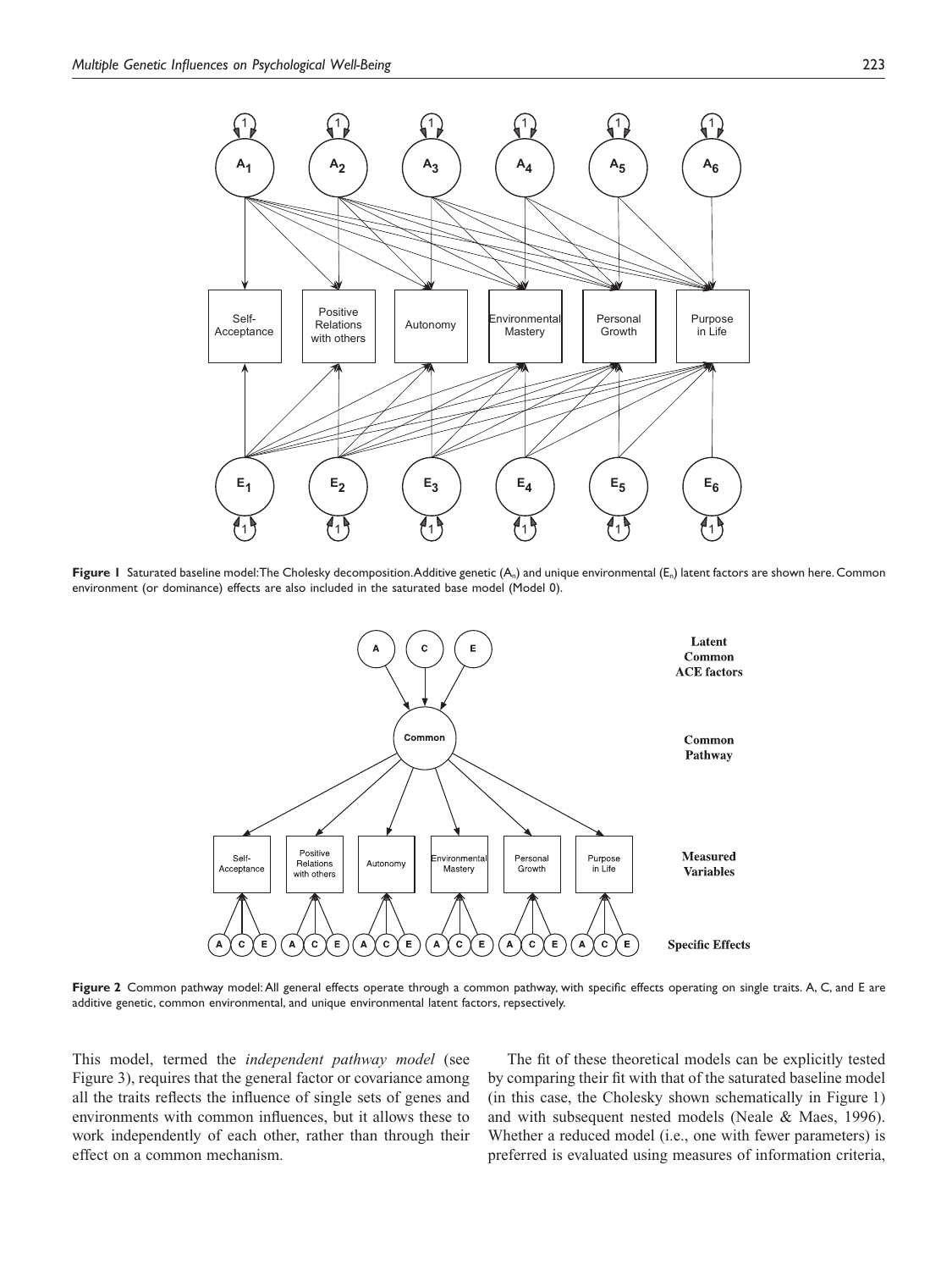

Figure 3 Independent pathway model. A, C, and E are additive genetic, common environmental, and unique environmental latent factors, respectively.

such as the Akaike information criterion (AIC; Akaike, 1974), and by a chi-square ratio test on difference in the  $-2 \times \log$ likelihood, with degrees of freedom specified by the change in number of free parameters.

Prior to analyses, the effects of age and sex were residualized as these influences can inflate twin-pair correlations and confound cohort effects present in samples with large age differences, as is the case in the present sample (McGue  $\&$ Bouchard, 1984). All subsequent analyses were conducted using standardized residuals. All models were estimated using raw data and maximum likelihood methods and multigroup structural models implemented in OpenMx (Boker et al., 2011) under R (R Development Core Team, 2011). For the purposes of model comparison, all models were compared to a saturated baseline model (the Cholesky decomposition; Neale & Cardon, 1992).

Hypotheses 1 and 2 proposed common pathway and independent pathway models to account for variance in psychological well-being. Hypothesis 3 predicted that covariance among the six psychological well-being traits could not be reduced to a single shared pathway and residuals, but that psychological well-being reflects multiple genetic influences distinguishing the six specific scales.

# **METHOD**

#### *Sample*

Subjects were drawn from the MacArthur Foundation Survey for MIDUS, a nationally representative sample of 50,000 households selected by random telephone dialing process (Brim, Ryff, & Kessler, 2004). Zygosity was ascertained using DNA microsatellite markers extracted from buccal swab samples. The study sample comprised 240 MZ pairs (mean age = 44.0 years,  $SD = 11.9$ ), 357 DZ same-sex pairs (mean age  $= 45.2$  years,  $SD = 12.5$ ) and 240 opposite-sex DZ pairs (mean age = 45.9 years,  $SD = 12.0$ ).

## *Measures*

*Ryff's Scales of Psychological Well-Being.* Eudaimonic well-being was assessed using the 42-item Scales of Psychological Well-Being (Ryff et al., 2007). The six scales (and an example item for each scale) are as follows: Autonomy, "I tend to be influenced by people with strong opinions"; Environmental Mastery, "I am quite good at managing the many responsibilities of my daily life"; Personal Growth: "I think it is important to have new experiences that challenge how you think about yourself and the world"; Positive Relations With Others: "People would describe me as a giving person, willing to share my time with others"; Purpose in Life, "Some people wander aimlessly through life, but I am not one of them"; and Self-Acceptance: "In many ways I feel disappointed about my achievements in life" (reverse scored). All responses were made on 7-point scales ranging from 1 (*strongly agree*) to 7 (*strongly disagree*). Scale scores were computed as the sum of relevant items, reversing items where appropriate. These measures have adequate reliability ( $\alpha$  = .70–.84; Ryff et al., 2007).

## **RESULTS**

Descriptive statistics for the Scales of Psychological Well-Being are provided, separately for each sex, in Table 1. The results for each sex were highly similar in both means and variances, and univariate modeling of sex limitation revealed no significant effects. All data used in genetic modeling were residualized for sex.

The phenotypic (observed) structure of the six scales is given in Table 2, using one twin from each pair to avoid inflat-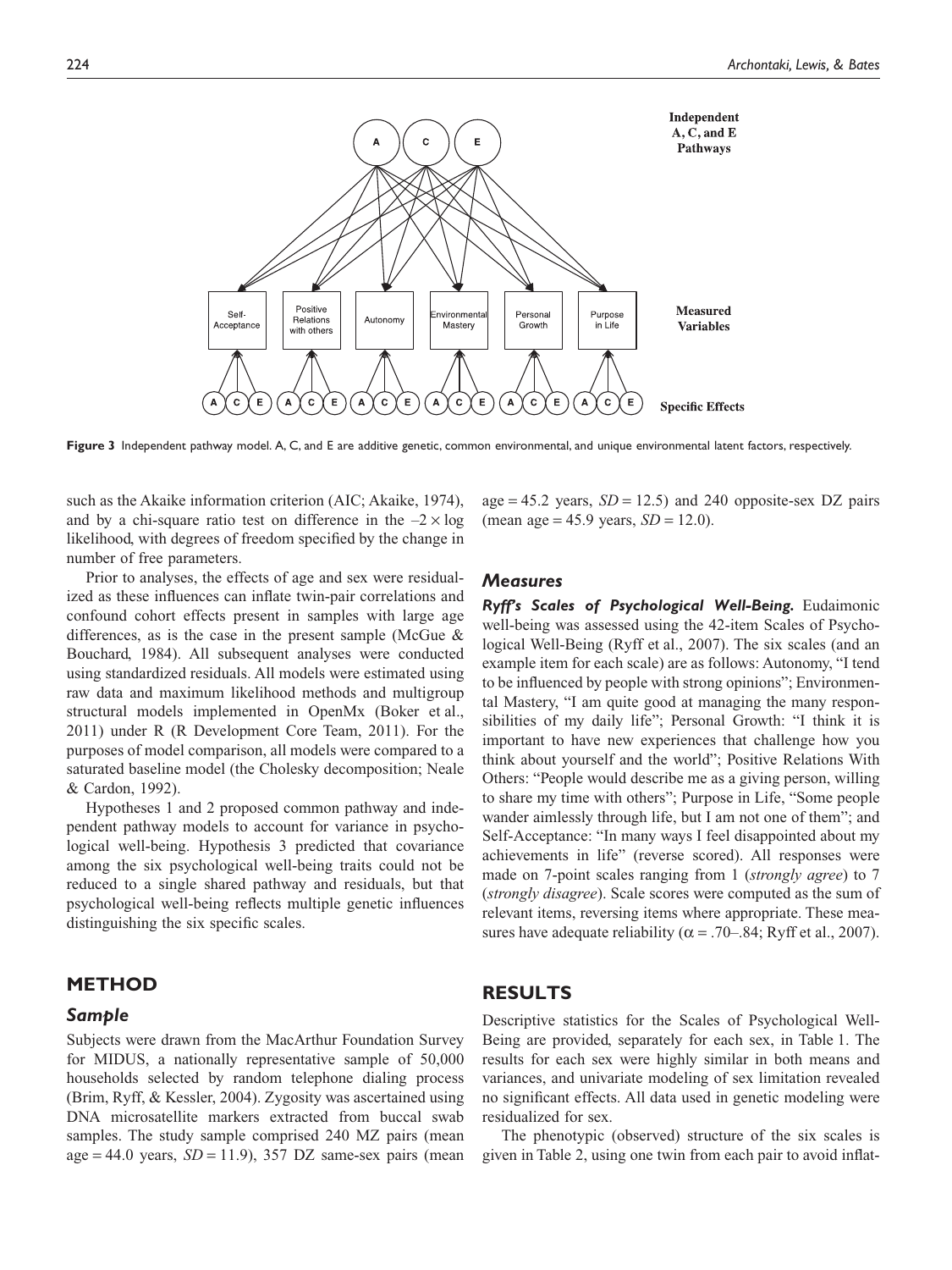|  | Table I Descriptive Statistics for Psychological Well-Being Scales |  |  |  |  |  |
|--|--------------------------------------------------------------------|--|--|--|--|--|
|--|--------------------------------------------------------------------|--|--|--|--|--|

|                                  |         | Female |      | Male  |      | Total |           |  |
|----------------------------------|---------|--------|------|-------|------|-------|-----------|--|
| <b>Scale</b>                     | Total N | Mean   | SD   | Mean  | SD   | Mean  | <b>SD</b> |  |
| Acceptance                       | 1.746   | 16.71  | 3.51 | 16.92 | 3.39 | 16.80 | 3.46      |  |
| Purpose in Life                  | 1.745   | 16.47  | 3.66 | 16.94 | 3.42 | 16.67 | 3.56      |  |
| <b>Positive Social Relations</b> | 1.745   | 16.76  | 3.99 | 15.78 | 4.07 | 16.33 | 4.05      |  |
| Personal Growth                  | 1.744   | 18.07  | 3.03 | 17.89 | 2.96 | 17.99 | 3.00      |  |
| Autonomy                         | 1.742   | 16.19  | 3.51 | 16.24 | 3.22 | 16.21 | 3.38      |  |
| <b>Environmental Mastery</b>     | 1.745   | 16.22  | 3.46 | 16.44 | 3.39 | 16.32 | 3.43      |  |

**Table 2** Phenotypic Correlations (Using One Twin From Each Pair)

| Scale                            | Acceptance | Purpose in Life | <b>Positive Relations</b> | Personal Growth | Autonomy |
|----------------------------------|------------|-----------------|---------------------------|-----------------|----------|
| Purpose in Life                  | 0.29       |                 |                           |                 |          |
| <b>Positive Social Relations</b> | 0.53       | 0.37            |                           |                 |          |
| Personal Growth                  | 0.42       | 0.39            | 0.4 I                     |                 |          |
| Autonomy                         | 0.35       | 0.16            | 0.26                      | 0.24            |          |
| <b>Environmental Mastery</b>     | 0.62       | 0.23            | 0.41                      | 0.40            | 0.36     |

#### **Table 3** Twin Correlations, Separately by Zygosity

|    | Acceptance | Purpose in Life | <b>Positive Relations</b> | Personal Growth | Autonomy | Mastery |
|----|------------|-----------------|---------------------------|-----------------|----------|---------|
| MZ | 0.47       | 0.30            | 0.38                      | 0.38            | 0.4      | 0.35    |
| DZ | 0.14       | 0.15            | 0.12                      | 0.22            | 0.04     | 0.10    |

*Note*. MZ = monozygotic; DZ = dizygotic.

**Table 4** Mean (T1-T2 T2-T1) Cross-Twin Cross-Trait Correlations

|            | Acceptance | Purpose in Life | <b>Positive Relations</b> | Personal Growth | Autonomy | Mastery |
|------------|------------|-----------------|---------------------------|-----------------|----------|---------|
| Acceptance |            | 0.12            | 0.32                      | 0.26            | 0.22     | 0.32    |
| Purpose    | 0.12       |                 | 0.21                      | 0.26            | 0.14     | 0.17    |
| Relations  | 0.11       | 0.07            |                           | 0.14            | 0.15     | 0.26    |
| Growth     | 0.05       | 0.09            | 0.06                      |                 | 0.23     | 0.27    |
| Autonomy   | 0.08       | 0.01            | 0.10                      | 0.12            |          | 0.26    |
| Mastery    | 0.13       | 0.09            | 0.12                      | 0.13            | 0.04     |         |

*Note*. Monozygotic twins in upper triangle; dizygotic twins in lower triangle. TI = twin 1; T2 = twin 2.

ing correlations due to familial covariance. Table 3 shows the twin correlations for each trait, separately for the two zygosities. As can be seen, the MZ correlations in all cases substantially exceeded those of the DZ pairs. In most cases, MZ correlations were over double the DZ correlations. This is suggestive of dominance. As the classical twin design cannot model both C and D (dominance) effects simultaneously, we compared ACE and ADE models. These were not substantively different (difference in  $-2 \times \log$  likelihood = 15.2, AIC = 31,733.58 vs. 31,733.58), and, importantly, both shared environment and dominance effects could be dropped without significant loss of fit  $(AIC = 31,711.46, \chi^2(21) = 19.88,$  $p = .53$ ).

Table 4 gives the mean cross-twin cross-trait correlations. Differences in cross-twin cross-trait correlations between the two zygosities are indicative of the sources of covariance *between* the different traits. It is apparent here that there is support for significant genetically based covariance linking the traits and, with a positive manifold of relations, a significant genetic general factor of some form. We next proceeded to the theoretically motivated analysis of models of eudaimonic well-being.

Statistical information on this baseline model (Model 0) and the subsequent theoretical comparison models are shown in Table 5. The first theoretical model tested Hypothesis 1. As noted above, the common pathway model provides a sophisti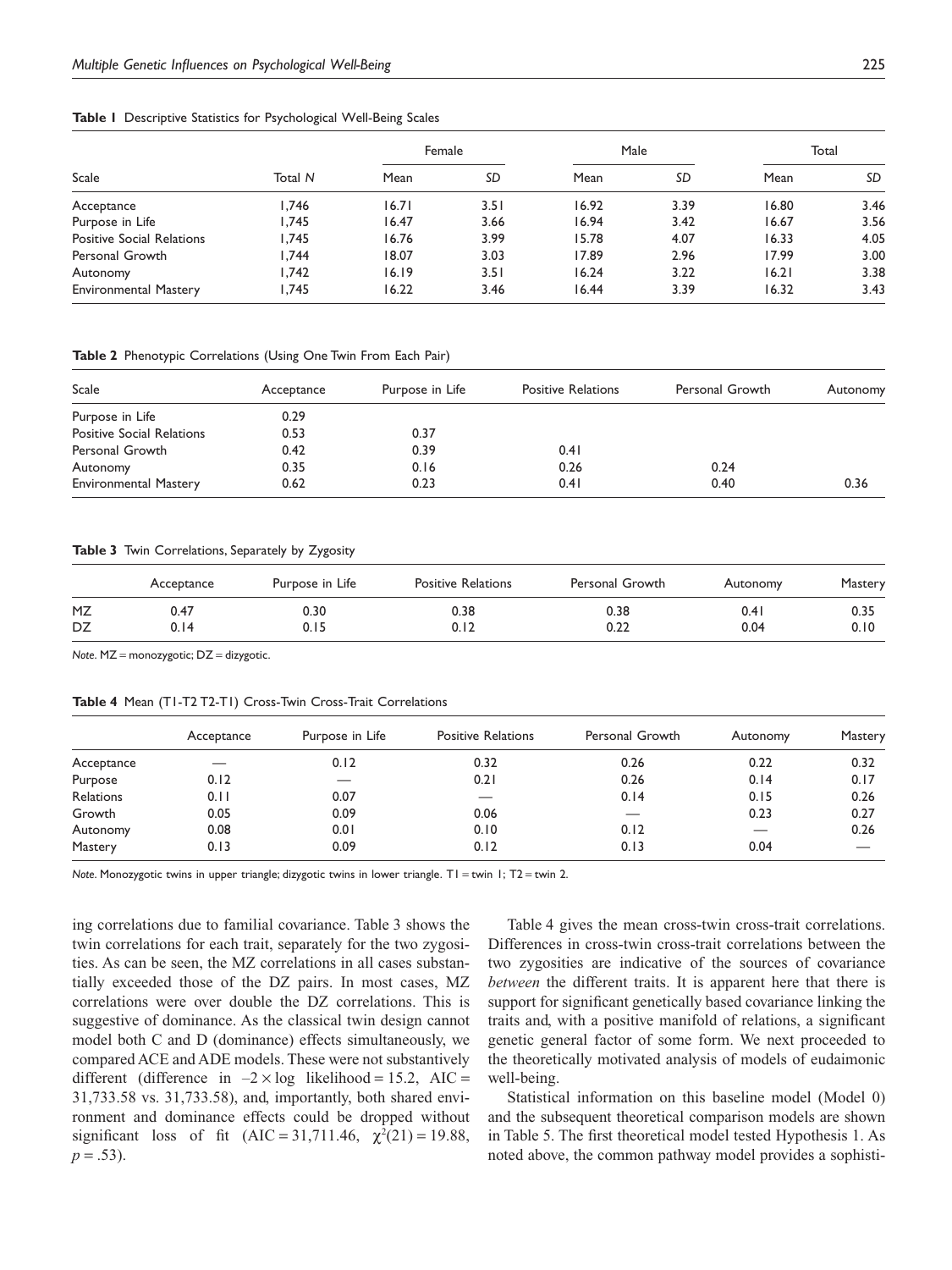cated test of whether a general psychological mechanism can account for the observed data by implementing a latent variable through which all shared genetic and environmental influences are mediated (Kendler et al., 1987). As might be expected from the low phenotypic correlations between the traits, this model fit poorly in comparison to the baseline (Model 0;  $\Delta \chi^2(37) = 215.27$ ,  $p < .001$ ; AIC = 31,890.05 vs. 31,748.78; see Table 5, Model 1).

We next tested Hypothesis 2: This hypothesis specified that a general factor fits the data, but that genetic and environmental covariance between the eudaimonic traits reflects independent genetic and environmental pathways. This model (Model 2), however, also fit poorly,  $\Delta \chi^2(27) = 92.52$ ,  $p < .001$ ) (see Table 5).

With both of the restrictive general factor models fitting poorly, we proceeded to examine more complex genetic structures, utilizing both general and group genetic factors to explain the data (Hypothesis 3: the preferred model). Using the Cholesky model as a platform for determining the fine-grained genetic structure of eudaimonia, we first tested whether the effects of shared environment were significant; these were observed to be small and could be dropped with negligible loss of fit (Model 3:  $\Delta \chi^2(21) = 3.64$ , *p* = .99). We next examined whether further simplifications of genetic effects were possible.

To test how many genetic factors (distinct sources of genetic variance) are involved in psychological well-being, we fitted models attempting to drop one or more of the factors from the Cholesky. Dropping the sixth factor led to an improved fit by AIC criterion (AIC reduced from 31,710.42 to 31,708.42), with virtually no change in log likelihood  $(\Delta \chi^2(1) = < .001, p < .99)$ . Attempting to drop the fifth factor, however, led to a worse fit by AIC and chi-square criteria  $(31,711.41 \text{ vs. } 31,708.42; \Delta \chi^2(1) = 6.98, p = .03)$ , confirming that there are at least five distinct genetic influences on psychological well-being.

To better understand the nature of these genetics influences, the base Cholesky was modified. In the best-fitting model by AIC criteria, nine additional non significant additive genetic paths could be removed. This final model of additive genetic effects is shown in Figure 4.

#### *Modeling the Unique Environment*

A benefit of the twin design is not only that genetic effects can be modeled, but also that the decomposition supports the modeling of environment effects—testing theories of the environmental origins of individual differences. Reductions in unique environment effects were also explored. As existing theories do not make claims about the environmental structure of eudaimonia, here we proposed and tested a series of hypotheses.

First, we tested whether unique environment effects showed any structure beyond trait-specific factors, perhaps reflecting measurement error. This model, setting all paths below the diagonal to zero, fit poorly,  $\Delta \chi^2(15) = 365.7$ ,  $p < .0001$ ). Next, we tested whether the covariance among the traits could be accounted for by a single general factor and six trait-specific effects. This also fit very poorly,  $\Delta \chi^2(10) = 135.63, p < .0001$ ), suggesting the unique environment was reflecting more than simply noise and a general measurement effect. Finally, we tested whether the environmental structure mirrored that found in the genetic model, perhaps reflecting a common-path effect at the level of the group factors identified genetically. This model too, however, fit poorly,  $\Delta \chi^2(5) = 101.37$ ,  $p = 2.7 \times$  $10^{-20}$ ). There was, then, no obvious meaningful structure to the unique environment effects. In our final model, then, E was reduced by dropping paths that did not contribute significantly to model fit by AIC (see Figure 5 for unique environment path loadings and confidence intervals).

The final model contained five distinct genetic latent traits, no shared environment effects, and a unique environment structure dominated by specific loadings. The genetic (and unique environmental) correlations between the scales are shown in Table 6 and reflect the shared genetic influences and, typically, very low common influences of the unique environment.

| EP<br><b>Comparison Model</b> | $-2LL$                                                       | <b>AIC</b> | $\Delta - 2LL$ |             |        |
|-------------------------------|--------------------------------------------------------------|------------|----------------|-------------|--------|
|                               |                                                              |            |                | $\Delta df$ | Þ      |
| 69                            | 52256.78                                                     | 31748.78   |                |             |        |
|                               |                                                              |            |                |             |        |
| 33                            | 52472.05                                                     | 31890.05   | 215.27         | 37          | < 0.01 |
|                               |                                                              |            |                |             |        |
| 42                            | 52349.30                                                     | 31787.30   | 92.52          | 27          | < .001 |
|                               |                                                              |            |                |             |        |
| 48                            | 52260.42                                                     | 31710.42   | 3.64           | 21          | .99    |
|                               |                                                              |            |                |             |        |
| 40                            | 52267.67                                                     | 31701.67   | 11.26          | 9           | .51    |
| 35                            | 52277.60                                                     | 31701.60   | 9.92           | 5           | .08    |
|                               |                                                              |            |                |             |        |
|                               | Model 0<br>Model 0<br>Model 0<br>Model 3<br><b>Reduced A</b> |            |                |             |        |

Note. EP = number of estimated parameters; -2LL = minus 2 × log-likelihood; AIC = Akaike Information Criterion; Δ-2LL = change in minus 2 × log likelihood;  $\Delta df$  = change in degrees of freedom;  $p = p$ -value (smaller values indicate worse fit).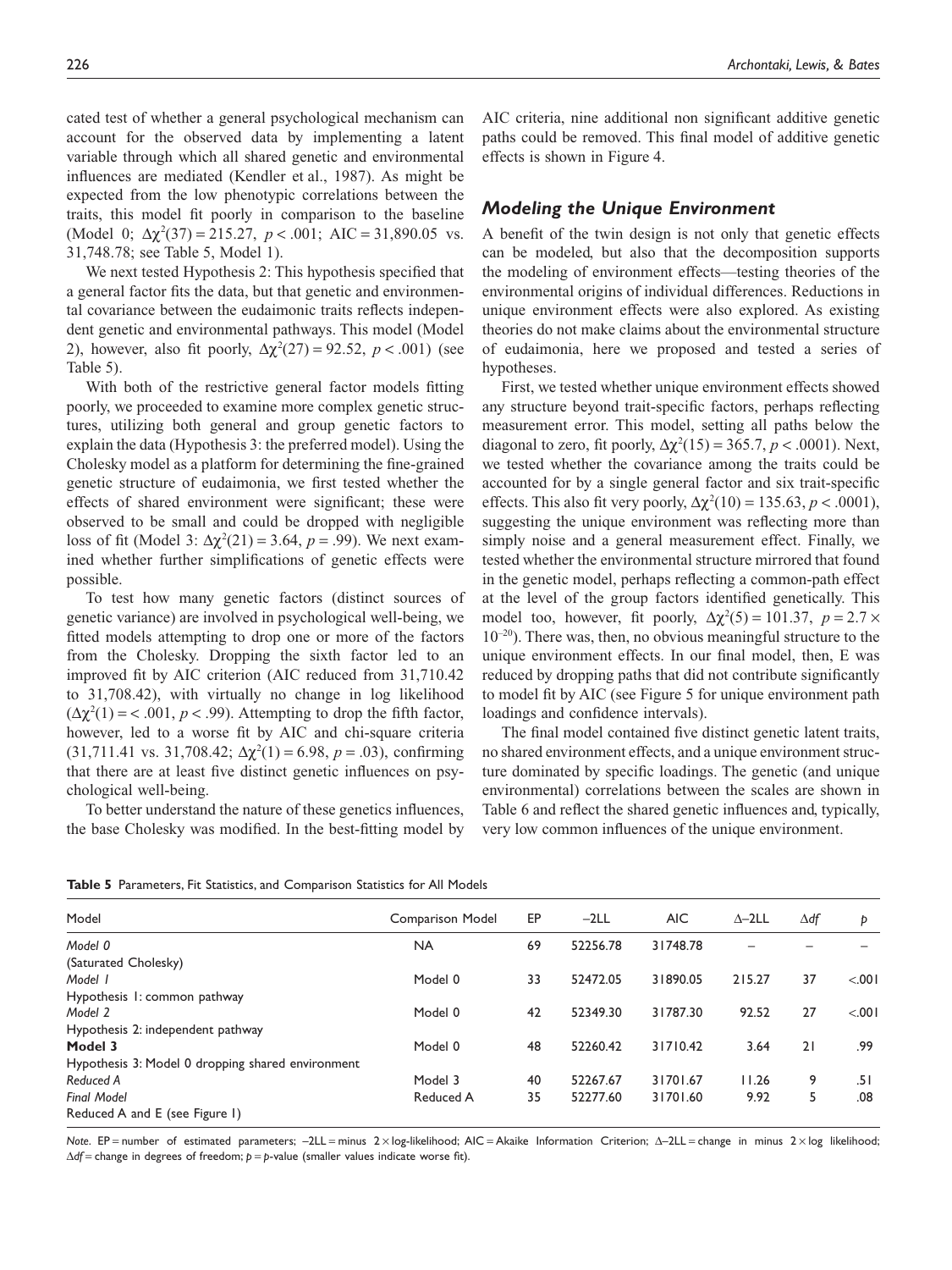

Figure 4 Final model of genetic influences on the facets of eudaimonia. Path values are path coefficients from the standardized solution (square these to get standardized variance components). Values in parentheses indicate 95% confidence intervals.All paths were significant, and no additional paths improved model fit significantly.



Figure 5 Final model of unique environment influences on the facets of eudaimonia. Path values are path coefficients from the standardized solution (square these to get standardized variance components). Values in parentheses indicate 95% confidence intervals. All paths were significant, and no additional paths improved model fit significantly.

#### **Table 6** Table of Genetic Correlations

|           | Acceptance     | Purpose    | Relations Growth                       | Autonomy     |
|-----------|----------------|------------|----------------------------------------|--------------|
| Purpose   | 0.49(0.23)     |            |                                        |              |
| Relations | $0.82$ $(.32)$ | 0.40(0.35) |                                        |              |
| Growth    | $0.68$ $(.28)$ |            | $0.64$ (.27) $0.56$ (.31)              |              |
| Autonomy  | $0.56$ (.21)   |            | 0.27 (.05) 0.46 (.07) 0.61 (.06)       |              |
| Mastery   | 0.98(.35)      |            | $0.48$ (.08) $0.81$ (.11) $0.67$ (.21) | $0.69$ (.17) |

*Note*. Unique environmental correlations are in parentheses.

A general additive genetic factor, which we termed *selfcontrol*, loaded on all six facets of psychological well-being, with its highest loading on self-acceptance (.62) and significant loadings on all other traits. The second genetic mechanism, which we termed *purpose*, loaded on two variables: purpose in life (.48) and personal growth (.22). The third genetic factor, which we termed s*ocial relations*, loaded on positive relations with others (.34). A loading of this factor on autonomy, estimated at .10, was dropped as nonsignificant but may help interpret this genetic influence on social behavior. The fourth factor, which we named *growth*, loaded on personal growth (.39) and autonomy (.21), with a nonsignificant loading of .17 on environmental mastery. The final genetic factor was termed *agency* and loaded on autonomy (.45) and environmental mastery (.10).

## **DISCUSSION**

The main aim of this article was to examine the genetic structure of eudaimonia within the framework of Ryff's (1989)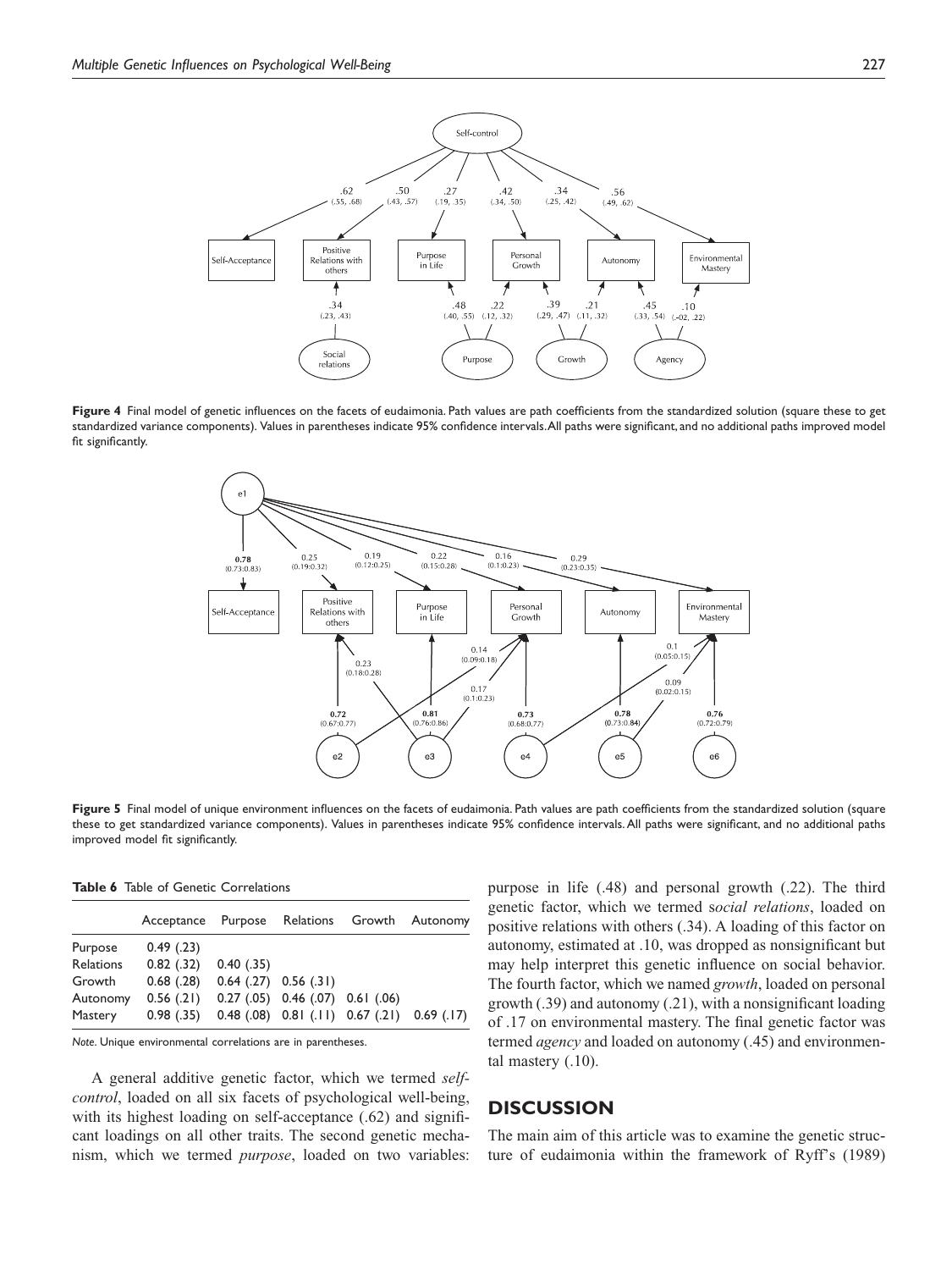six-factor theory of psychological well-being. The results indicated a significant genetic influence on all scales of psychological well-being, confirming our hypothesis that eudaimonia reflects substantial genetic influences. Furthermore, both a (substantial) general factor and four additional significant specific genetic factors were required to account for these heritable effects, suggesting the existence of a complex genetic structure containing both general and group-level influences, and revealing important biological commonalities between different facets of psychological well-being. No theoretically meaningful models of E fit well, with the final model consisting of large specific factors including error variance, and minor off-diagonal correlations. This finding, together with the lack of significant effects of C, suggests that environmental experiences are not, in general, the source of the psychological structure for well-being, supporting an argument previously made more generally by McCrae, Jang, Livesley, Riemann, and Angleitner (2001).

## *General Factor of Eudaimonia*

Compatible with Keyes et al. (2010), we found evidence for a large general genetic factor, although in our analyses, this was insufficient to account for the genetic structure of the six facets of psychological well-being. In particular, a common pathway model, positing a general psychological mechanism through which both genetic and environmental effects on psychological well-being are mediated, fit poorly. This suggests that theoretical conceptions of well-being as a single mental system (Springer et al., 2006) do not capture this trait well. The lack of fit of the less restrictive independent pathway model further reduces the likelihood of one-dimensional interpretations of psychological well-being.

The general factor had its largest loading on selfacceptance, which in turn had no significant genetic loadings on any other factor. Self-acceptance is a central element of eudaimonia in Ryff's (1989) model, involving a sense of not having let one's self down expressed in a broad range of domains, including life story, personality, and achievements, and leading to confidence and positive attitudes toward the self. The current data confirm that self-acceptance is closely identified with the most general aspect of psychological wellbeing and suggest that differences in self-acceptance have a substantial genetic component.

This general biological mechanism must be able to exert control across all facets of eudaimonia, implying a top-down control mechanism over multiple systems processing emotional, reward-incentive, and motivational information related to psychological well-being. Because of this domain-general and top-down functionality, we provisionally labeled the factor "self-control." While many cortical regions are active during self-control activity, right ventrolateral prefrontal cortex activation (rVLPFC) is present regardless of domain (Cohen & Lieberman, 2010). This suggests that rVLPFC is a candidate neural substrate for the general factor.

## *Group Factors*

Turning to the four group factors, each of these additional sources of genetic variance in psychological well-being reflected loadings for individual scales on a subset of the facets of psychological well-being. Based on these loadings, we termed the four factors *purpose*, *social relations*, *growth*, and *agency*.

The purpose factor loaded significantly on both purpose in life and personal growth. Ryff (1989) described purpose in life as having intentions, goals, and a sense of direction. Personal growth, in turn, is linked to continued growth and the confronting of new challenges or tasks at different periods of life. Our analyses suggest that these two traits of seeking out new experiences and having a mindful sense of the future may be linked by common genetic origins. Ryff and Keyes (1995) have reported that both purpose in life and personal growth show similar declines with age, a finding compatible with a shared biology for the two traits. These two domains also map onto the performance and learning facets of goal orientation (Button, Mathieu, & Zajac, 1996), suggesting that this factor may be related to, or underlie, differences in goal orientation.

Where the purpose factor indexed goal orientation, the fourth genetic factor, which we tentatively termed *agency*, was focused on the management of goals and having realized skills to achieve those goals. This factor loaded on both autonomy and environmental mastery, capturing the efficacy of the individual based on his or her self-understanding, evaluation and management of goals and responsibilities, and ongoing gain of skills. Data on interventions designed to promote autonomy also strengthen environmental mastery, supporting the linkage of these two factors (e.g., Altmaier, Russell, Kao, Lehmann, & Weinstein, 1993). In terms of a biological substrate, it may be valuable to explore links of this factor to related concepts of willpower and ego in goal achievement (Baumeister, Bratslavsky, Muraven, & Tice, 1998).

Finally, the social relations factor loaded on positive relations with others. Both developmental research (e.g., Birch & Ladd, 1998) and research on attachment link effective social relations to underlying elevations of intimacy and trust and decreased evaluative cognitions about others (Hazan & Shaver, 1987). Studies of both romantic and maternal attachment would locate this factor in a distributed system comprising activation of oxytocin- and vasopressin-rich reward systems and coupled deactivation of regions involved in evaluation (Bartels & Zeki, 2004). Therefore, it may be worth examining links of this factor to these brain regions.

The analyses revealed several interesting factors regarding environmental effects. First, the relatively small and nonsignificant impact of shared environment effects is similar to that found for nongenetic family-level effects in other domains, including cognition (e.g., Deary, Spinath, & Bates, 2006). Second, while the unique environmental variance could not be reduced simply to a general measurement effect and/or to random measurement error specific to each test, neither did it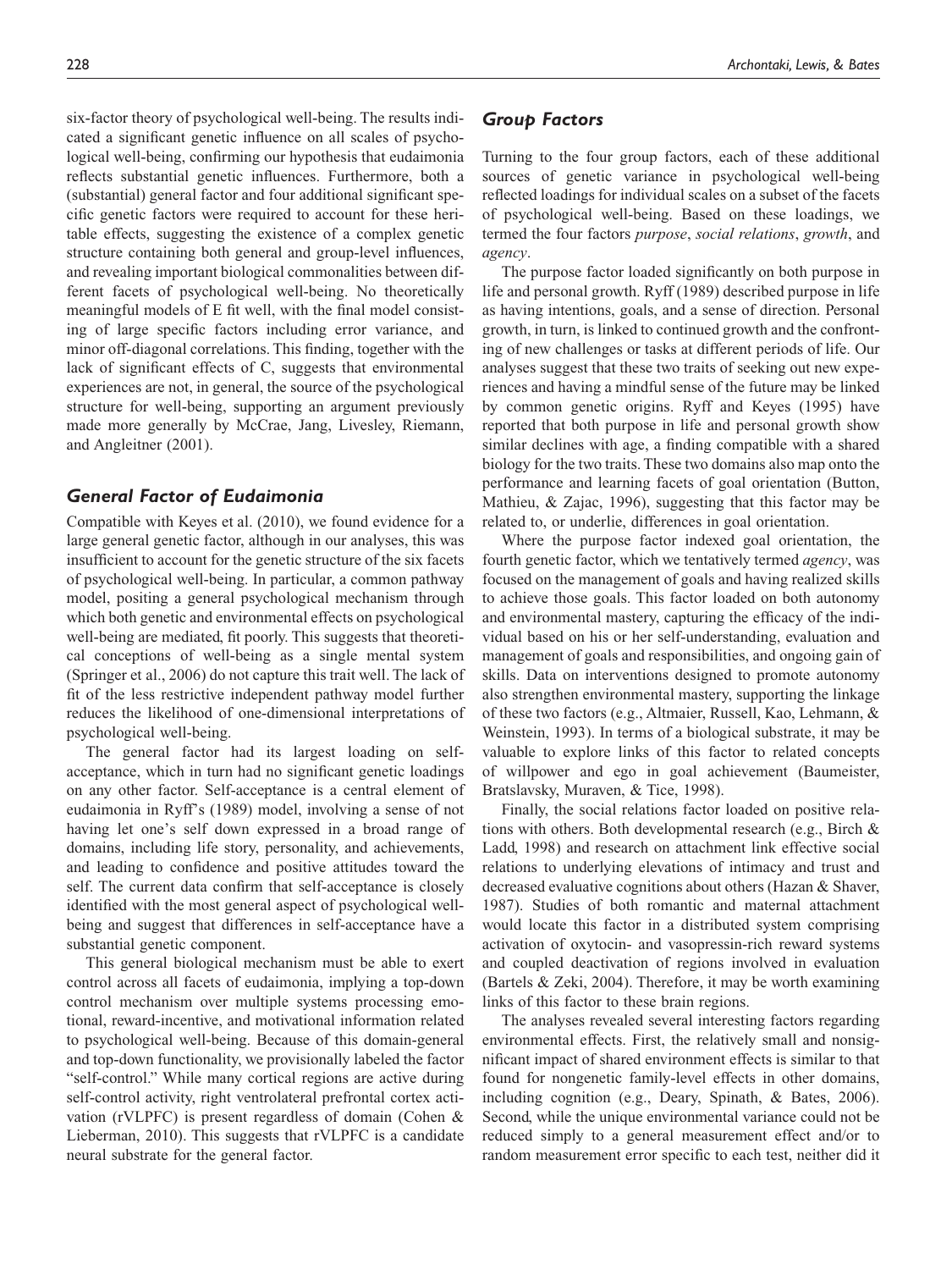match the structure of a strong general factor and underlying group factors as identified genetically. Environments appear then to act outside the family level, and mainly on individual components of psychological well-being, or arbitrary pairs of these facets.

In summary, researchers have highlighted the need to understand the structure of eudaimonia and the number and nature of eudaimonic traits (Abbott et al., 2006; Ryff & Keyes, 1995; Springer et al., 2006). The present results suggest possible answers to these questions: specifically, that psychological well-being may be reflect the functioning of a large general factor with biological origins, underpinned by four distinct biological systems reflecting additional genetic influences. Each of the six behavioral domains identified by the Ryff Scales of Psychological Well-Being (except Self-Acceptance, which reflected the general psychological well-being) was influenced by one or more of these systems. The results suggest that there is a specific biological architecture underlying traits of self-regulation suggested since antiquity, alongside intelligence, to be key to human capability.

#### **References**

- Abbott, R. A., Ploubidis, G. B., Huppert, F. A., Kuh, D., Wadsworth, M. E., & Croudace, T. J. (2006). Psychometric evaluation and predictive validity of Ryff's psychological well-being items in a UK birth cohort sample of women. *Health Quality and Life Outcomes*, **4**, 76.
- Akaike, H. (1974). A new look at the statistical model identification. *IEEE Transactions on Automatic Control*, **19**, 716–723.
- Altmaier, E. M., Russell, D. W., Kao, C. F., Lehmann, T. R., & Weinstein, J. N. (1993). Role of self-efficacy in rehabilitation outcome among chronic low-back-pain patients. *Journal of Counseling Psychology*, **40**, 335–339.
- Aristotle. (1925/1998). *The Nicomachean ethics* (W. D. Ross, Trans.). Oxford: Oxford University Press.
- Bartels, A., & Zeki, S. (2004). The neural correlates of maternal and romantic love. *Neuroimage*, **21**, 1155–1166.
- Bartels, M., & Boomsma, D. I. (2009). Born to be happy? The etiology of subjective well-being. *Behavior Genetics*, **39**, 605–615.
- Baumeister, R. F., Bratslavsky, E., Muraven, M., & Tice, D. M. (1998). Ego depletion: Is the active self a limited resource? *Journal of Personality and Social Psychology*, **74**, 1252–1265.
- Birch, S. H., & Ladd, G. W. (1998). Children's interpersonal behaviors and the teacher-child relationship. *Developmental Psychology*, **34**, 934–946.
- Boker, S., Neale, M., Maes, H., Wilde, M., Spiegel, M., Brick, T., et al. (2011). OpenMx: An open source extended structural equation modeling framework. *Psychometrika*, **76**, 306–317.
- Boomsma, D., Busjahn, A., & Peltonen, L. (2002). Classical twin studies and beyond. *Nature reviews: Genetics*, **3**, 872–882.
- Brim, O. G., Ryff, C. D., & Kessler, R. C. (Eds.). (2004). *How healthy are we? A national study of well-being at midlife*. Chicago: University of Chicago Press.
- Button, S. B., Mathieu, J. E., & Zajac, D. M. (1996). Goal orientation in organizational research: A conceptual and empirical foundation. *Organizational Behavior and Human Decision Processes*, **67**, 26–48.
- Cohen, J. R., & Lieberman, M. D. (2010). The common neural basis of exerting self-control in multiple domains. In R. Hassin, K. Ochsner, & Y. Trope (Eds.), *Self-control in society, mind, and brain* (pp. 141–162). Oxford: Oxford Scholarship Online Monographs.
- Deary, I. J., Spinath, F. M., & Bates, T. C. (2006). Genetics of intelligence. *European Journal of Human Genetics*, **14**, 690–700.
- Hazan, C., & Shaver, P. (1987). Romantic love conceptualized as an attachment process. *Journal of Personality and Social Psychology*, **52**, 511–524.
- Kendler, K. S., Heath, A. C., Martin, N. G., & Eaves, L. J. (1987). Symptoms of anxiety and symptoms of depression: Same genes, different environments? *Archives of General Psychiatry*, **44**, 451– 457.
- Keyes, C. L., Myers, J. M., & Kendler, K. S. (2010). The structure of the genetic and environmental influences on mental well-being. *American Journal of Public Health*, **100**, 2379–2384.
- Lewis, G. J., & Bates, T. C. (2010). Genetic evidence for multiple biological mechanisms underlying ingroup favoritism. *Psychological Science*, **21**, 1623–1628.
- Lykken, D., & Tellegen, A. (1996). Happiness is a stochastic phenomenon. *Psychological Science*, **7**, 186–189.
- McCrae, R. R., Jang, K. L., Livesley, W. J., Riemann, R., & Angleitner, A. (2001). Sources of structure: Genetic, environmental, and artifactual influences on the covariation of personality traits. *Journal of Personality*, **69**, 511–535.
- McGue, M., & Bouchard, T. J., Jr. (1984). Adjustment of twin data for the effects of age and sex. *Behavior Genetics*, **14**, 325–343.
- Neale, M. C., & Cardon, L. R. (1992). *Methodology for genetic studies of twins and families* (Vol. 67). Amsterdam: Kluwer Academic.
- Neale, M. C., & Maes, H. H. (1996). *Methodology for genetics studies of twins and families* (6th ed.). Dordrecht, The Netherlands: Kluwer.
- Nes, R. B., Roysamb, E., Tambs, K., Harris, J. R., & Reichborn-Kjennerud, T. (2006). Subjective well-being: Genetic and environmental contributions to stability and change. *Psychological Medicine*, **36**, 1033–1042.
- R Development Core Team. (2011). R: A language and environment for statistical computing (Version 2.12.X). Vienna, Austria: R Foundation for Statistical Computing. Retrieved from http:// www.R-project.org
- Roysamb, E., Tambs, K., Reichborn-Kjennerud, T., Neale, M. C., & Harris, J. R. (2003). Happiness and health: Environmental and genetic contributions to the relationship between subjective well-being, perceived health, and somatic illness. *Journal of Personality and Social Psychology*, **85**, 1136–1146.
- Ryan, R. M., & Deci, E. L. (2001). On happiness and human potentials: A review of research on hedonic and eudaimonic well-being. *Annual Review of Psychology*, **52**, 141–166.
- Ryff, C. D. (1989). Happiness is everything, or is it? Explorations on the meaning of psychological well-being. *Journal of Personality and Social Psychology*, **57**, 1069–1081.